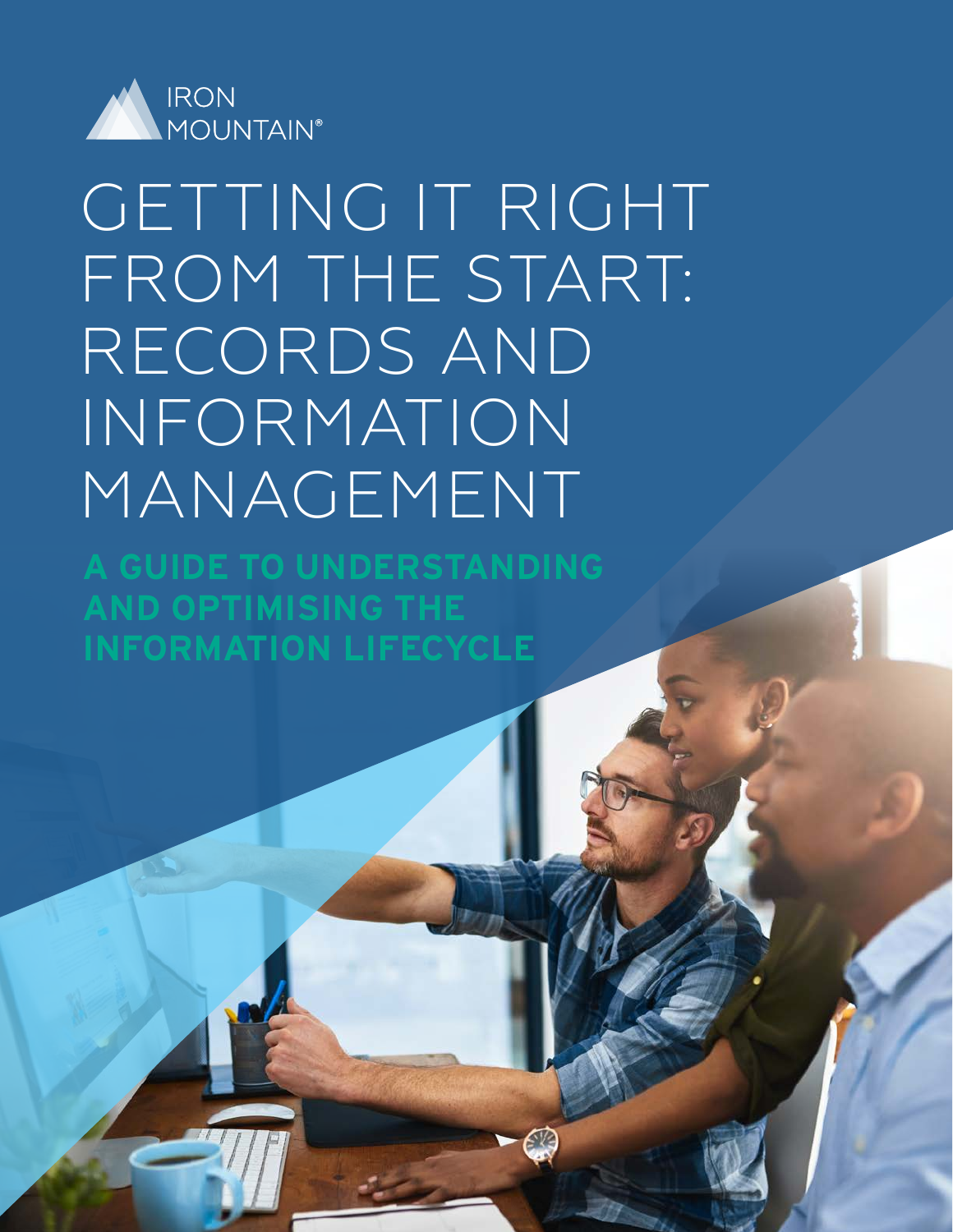# CONTENTS

**03/** [WHAT IS INFORMATION LIFECYCLE MANAGEMENT](#page-2-0)

**04/** [APPLYING A RISK/VALUE METRIC](#page-3-0)

**06/** [CLASSIFYING AND RETAINING CONTENT](#page-5-0)

**07/** [WORKFLOWS AND PROCESSES](#page-6-0)

**09/** [A QUICK GUIDE TO RECORDS RETENTION](#page-8-0)

**10/** [DIGITISATION](#page-9-0)

**11/** [DATA ACCESS](#page-10-0)

**12/** [BUSINESS CONTINUITY AND SUSTAINABILITY](#page-11-0)

**13/** [YOUR JOURNEY TO THE DIGITAL WORKPLACE](#page-12-0)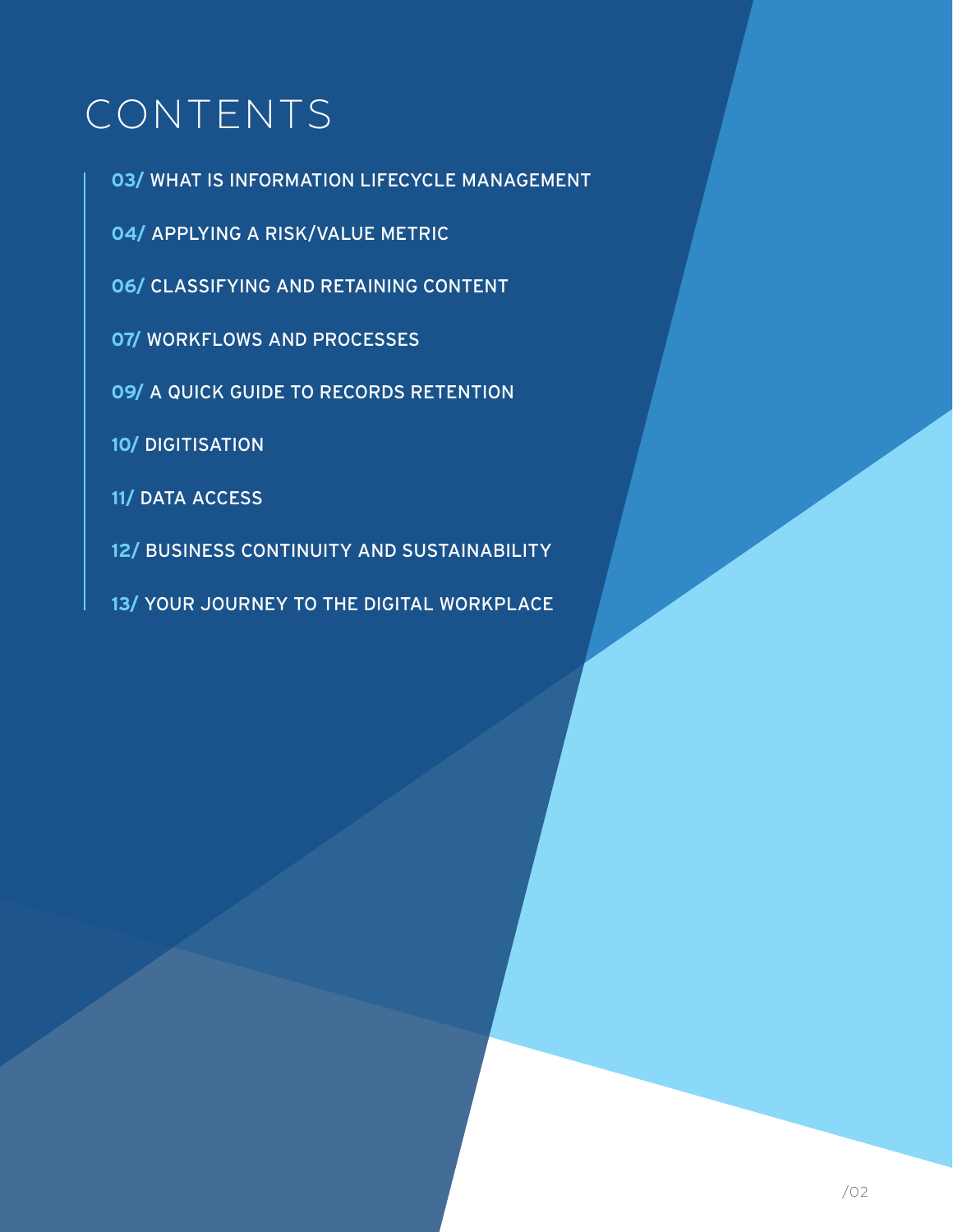# <span id="page-2-0"></span>WHAT IS INFORMATION LIFECYCLE MANAGEMENT

# LIKE ANY COMMODITY, INFORMATION HAS A NATURAL LIFECYCLE FROM WHEN IT IS CREATED OR ACQUIRED, THROUGH ITS USE AND MANAGEMENT, AND ULTIMATELY TO WHEN ITS VALUE IS SO DIMINISHED THAT IT SHOULD BE DESTROYED.



In a nutshell, information lifecycle management (ILM) is all about what you should be doing at each step of this process — making the right decisions to keep the right information in the right place for the right amount of time.

The ultimate goal of ILM is to help you craft a plan for classifying and retaining content. This plan helps determine how information is managed, stored, retrieved and maintained and governs disposition and destruction or permanent retention. The plan will help you meet the goal of getting the greatest value, at the lowest cost, all while meeting legal and regulatory obligations and operational needs.

Adopting ILM principles in your business will help ensure that information is accessible, protected and

put to good use, and that information with little or no value is safely and defensively destroyed.

**This graphic provides a simplified view of ILM showing its four stages — create, use, store, destroy — as well as the key steps/impacts this has for the following:**

- **›** Applying a risk/value metric
- **›** Classifying and retaining content
- **›** Workflows and processes
- **›** Digitisation
- **›** Data access
- **›** Business continuity and sustainability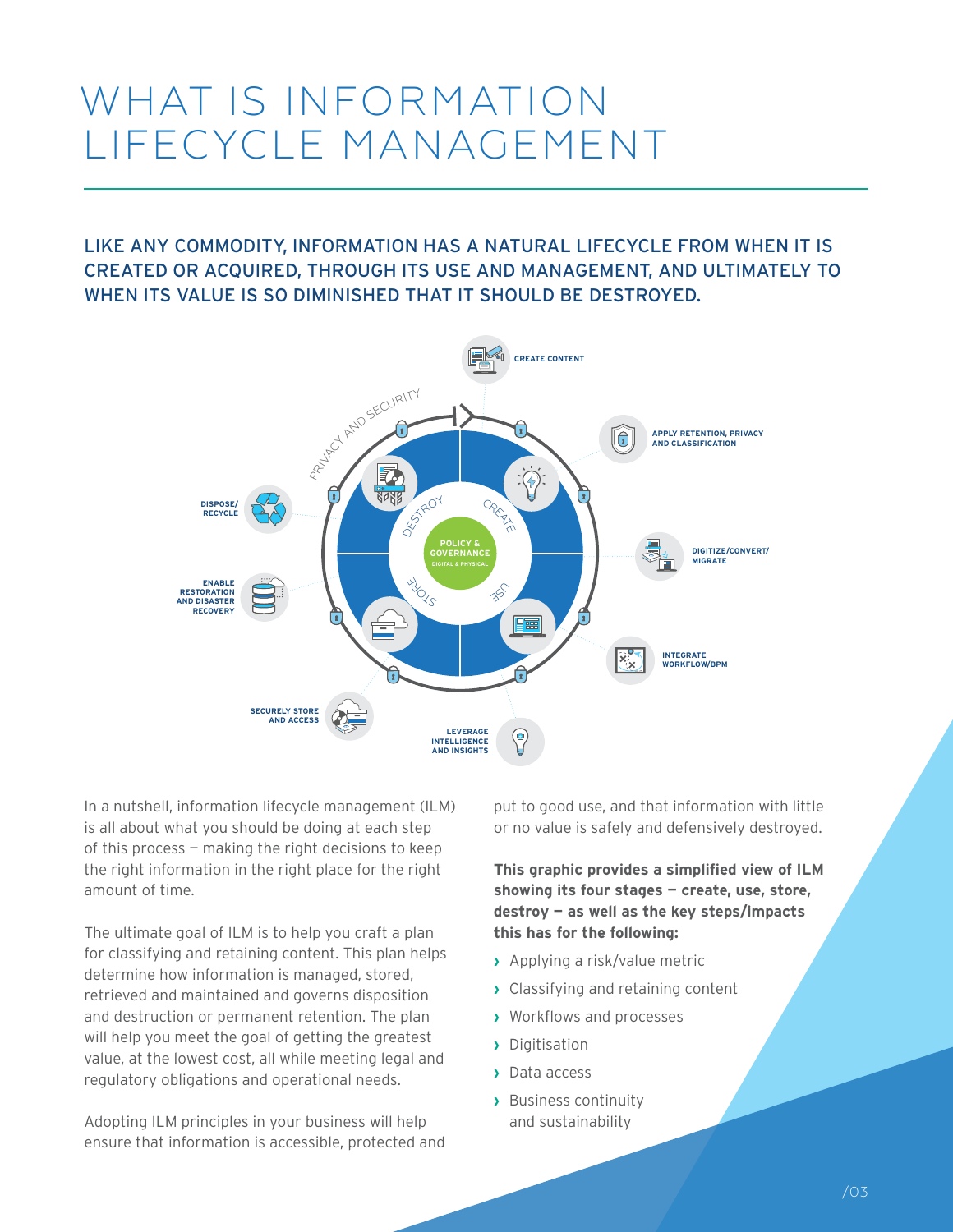# <span id="page-3-0"></span>APPLYING A RISK/VALUE METRIC

# THE CHALLENGES OF MANAGING INFORMATION ARE DIFFERENT DEPENDING ON THE INDUSTRY IN WHICH THE COMPANY OPERATES AND WHETHER IT'S PUBLICLY TRADED OR PRIVATELY OWNED. A FINANCIAL SERVICES COMPANY HAS DIFFERENT NEEDS AND LEGAL REQUIREMENTS THAN A CONSTRUCTION COMPANY OR A RETAILER.

But while the challenges are different, all companies share this reality: nearly every business today is managing more information than ever before. And the amount is increasing at a much faster rate than even the boldest predictions.

You're probably devoting more office space to storing records, buying more hard drives (and perhaps worrying if they might fail) and/or signing up for growing amounts of cloud storage.

**Having the right amount of storage space is the most common metric businesses apply when thinking about information management. But it shouldn't be the only one. You also need to factor in value and risk, which includes:**

- **›** The value of the information you are holding
- **›** The risk you incur by doing so (or not doing so)

#### **That value/risk evaluation is at the core of the ILM approach. Not all information has the same value:**

- **›** Some information is so essential to your business that if it was suddenly lost or became unavailable, you might not be able to function. This may include information related to accounting, orders and inventory, personnel, payroll, customers and business licenses.
- **›** Some information has value because when compared over time it provides important insights. For example, information from invoices can help organisations identify projects that were the most profitable at the end of each year.
- **›** Some information has value because someone outside the organisation believes it has value, such as regulatory agencies, the IRS and lending institutions and investors.
- **›** Records that contain personally identifiable information (PII) are an example of information that if not handled correctly could lead to fines, costly litigation and brand damage.

ILM provides you with a framework for classifying your information — to define the value of retaining it and the risks associated with both storing and/or disposing of it prematurely or incorrectly.

Assigning risk and value to information essentially comes down to a records audit. Look at the records you maintain — accounting, corporate documents, customer records, personnel files, tax records and so on — and ask the following questions:

#### **What's the value of maintaining all of this information?**

- **›** Is it essential to running your business?
- **›** Do you need it for customer service?
- **›** Do you need it for tax, regulatory or legal compliance?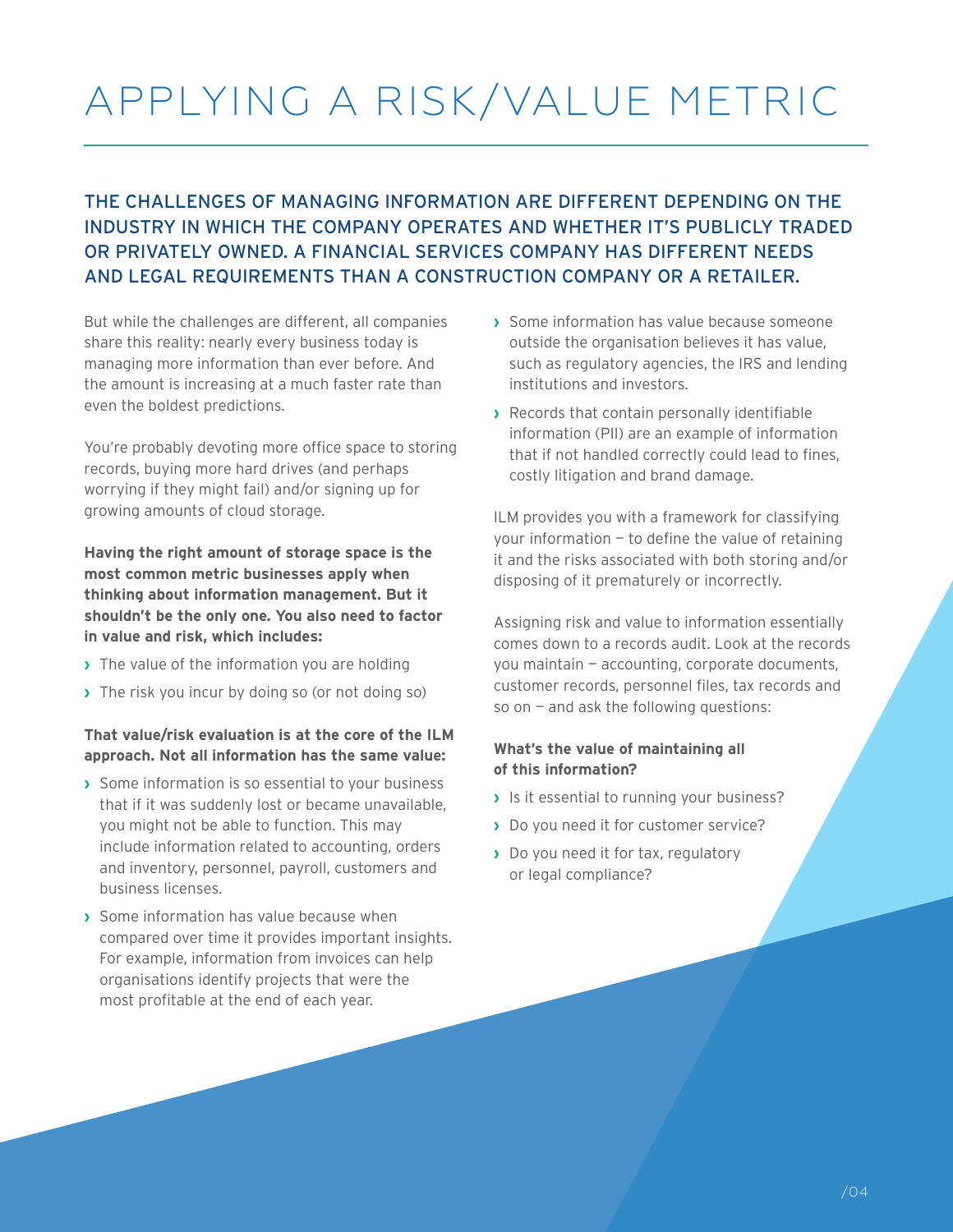

#### **What risks do you incur?**

- **›** What will be the impact on your business if you store it incorrectly and it's not available when needed?
- **›** What would happen if it were lost irretrievably?
- **›** What would be the impact if you became the victim of data theft, and private information about your business, your customers and/or your employees was stolen digitally or taken from paper records?
- **›** What are the financial implications of these risks? What damage would they inflict on operations and your brand?

#### **Answering these kinds of questions will help you address practical, everyday challenges such as these:**

- **›** Who gets access to what information? Every employee? A select few? Outside contractors?
- **›** Do we allow it to be copied and stored anywhere or to be accessible any time?
- **›** How long do we keep it?
- **›** Should it be stored to be easily and quickly accessible or archived in a way that keeps it secure but less easily accessible?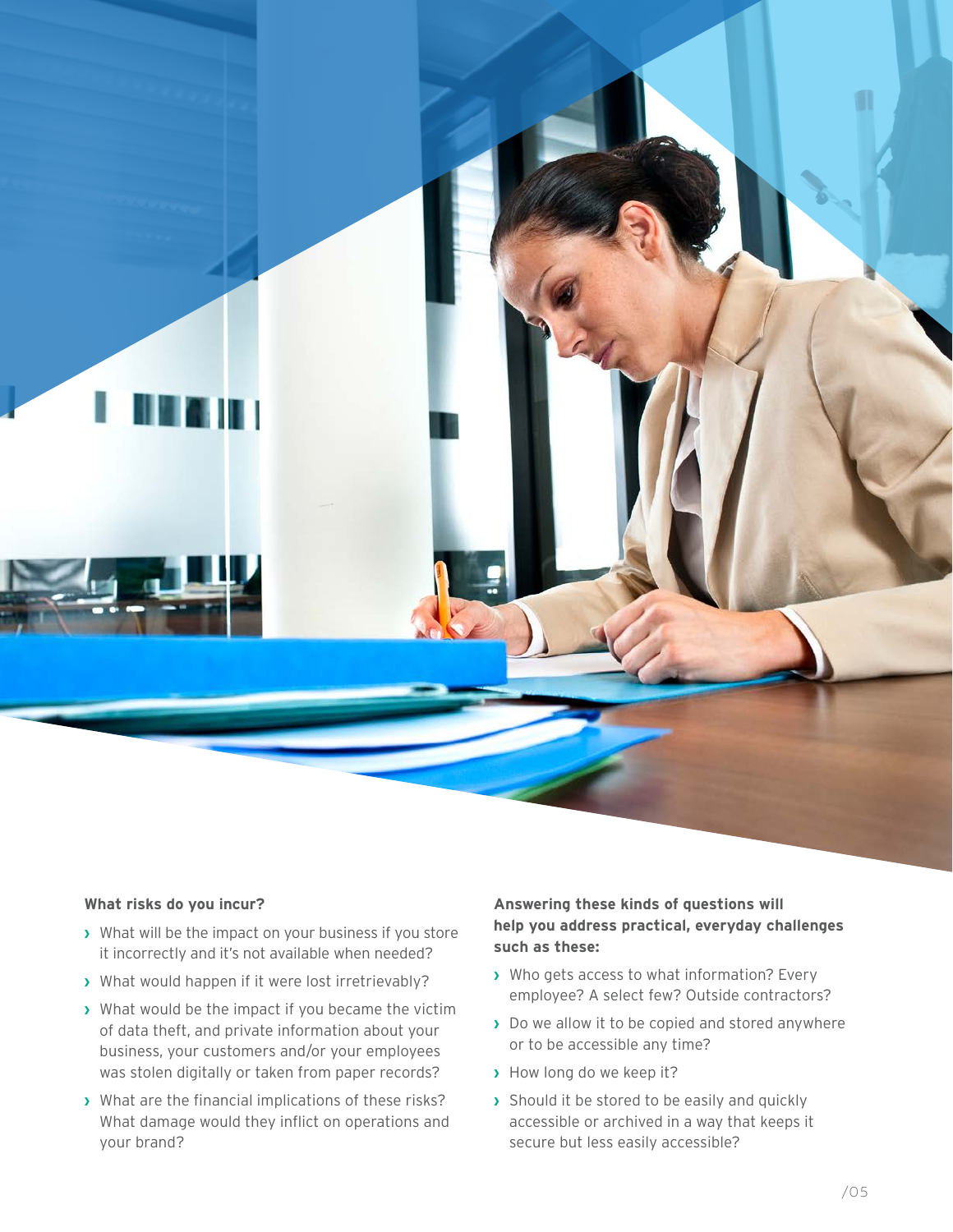# <span id="page-5-0"></span>CLASSIFYING AND RETAINING CONTENT

# ONCE INFORMATION IS CLASSIFIED, IT'S MUCH MORE MANAGEABLE TO APPLY POLICIES AND PRACTICES TO MIGRATE AND STORE IT APPROPRIATELY.

Information can be classified based on the characteristics of individual records, the software that manages the information or the person generating/using the information. Other options are to organise your data by department or process.

#### **Let's look at the pros and cons of these different approaches:**

### MANAGE BY RECORD

A typical first step is to classify by record type, such as customer accounts, personnel files, tax documents and so on. This is often the default approach, and it can be successful when there are a limited number of different types of records. However, many organisations start down this path and find the process overwhelming because they simply have too many different kinds of records.

### MANAGE BY SYSTEM

A popular and effective strategy is to classify records by the software in which they are managed. You may opt to keep all the information related to an online billing system, for instance, for the longest period of time required by the IRS. But the billing software manages information from lots of different record types, and because the rules you set up may not be record specific, records may end up being kept for longer than necessary.

### MANAGE BY BUSINESS PROCESS

Some business processes (including those managed by systems) and workflows are easily identified and tracked, including hiring new employees or processing payments. It may be relatively easy to apply a single ILM rule to all of the information generated

specific to these business processes. (We take a further look at business processes/workflows in the [next section](#page-6-0) of this guide.)

### MANAGE BY PERSON OR ROLE

For some kinds of information, it may make sense to manage by person. This is the approach that the United States National Archives and Records Administration (NARA) suggests for email. Its "Capstone Approach" encourages agencies to retain all email from employees at a certain level of seniority and above, reasoning that a person's seniority or job role is the best indicator of the value/risk associated with that information.

### MANAGE BY DEPARTMENT

Because departments are set up to create and use the same kind of information over and over, a single ILM rule for an entire department can be an effective option.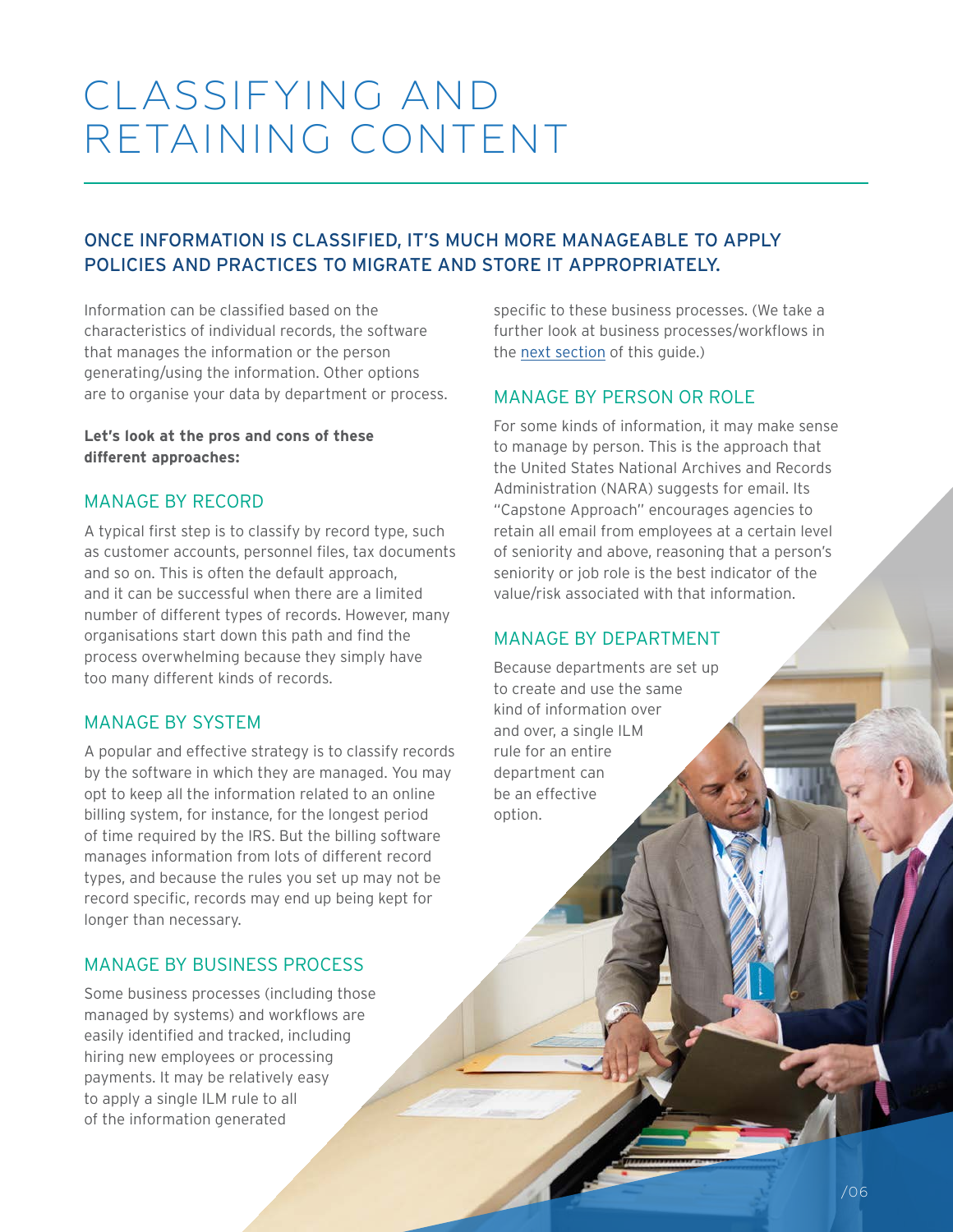# <span id="page-6-0"></span>WORKFLOWS AND PROCESSES

TODAY, MANY COMPANIES ARE TRANSFORMING THEIR WORKPLACES INTO "DIGITAL WORKPLACES." THEY ARE REVAMPING PROCESSES AND WORKFLOWS SUCH AS ACCOUNTING, INVENTORY AND ORDER MANAGEMENT, CUSTOMER SERVICE, PROJECT MANAGEMENT AND MORE. ILM PLAYS AN ESSENTIAL ROLE IN SUPPORTING THESE EFFORTS.

#### **You can see this in action by looking at the processes associated with invoicing:**

- **› Extracting value**  invoices typically contain a wealth of information  $-$  the who, what, when and where of a transaction as well as the cost, terms, taxes and so on  $-$  all or some of which can be relevant for many different departments. Information from the invoice helps an organisation get paid on time and ensure cash flow, which facilitates revenue forecasting, budgeting and ensures accurate financial statements and reporting.
- **› Compliance**  an authoritative copy of an invoice must be kept for all relevant tax authorities.
- **› Customer service**  an invoice, and the information it contains, can be essential for customer service, that is, figuring out what was purchased, the terms, credit issues, and so on.
- **› Marketing and sales**  data in invoices can be used to help monitor sales patterns, upsell existing customers and get new clients.
- **› Legal**  invoices can play an essential role in the event that a transaction ends up in litigation.
- **› Privacy**  invoices often contain sensitive personal and financial information that must be protected in accordance with privacy and confidentiality laws and regulations.

**› Contracts and agreements** — clients may require signed agreements stating that they have the right to inspect records for many years and/or view an invoice for proof of compliance or accuracy of a transaction.

Because invoices play such a central role in most businesses, it's easy for them to be managed inconsistently and end up being stored in multiple places and formats.

Here is a look at how invoices are managed with and without ILM and how proper implementation of ILM can help streamline it all — minimising duplication of the invoice and reducing the overall risk to the company.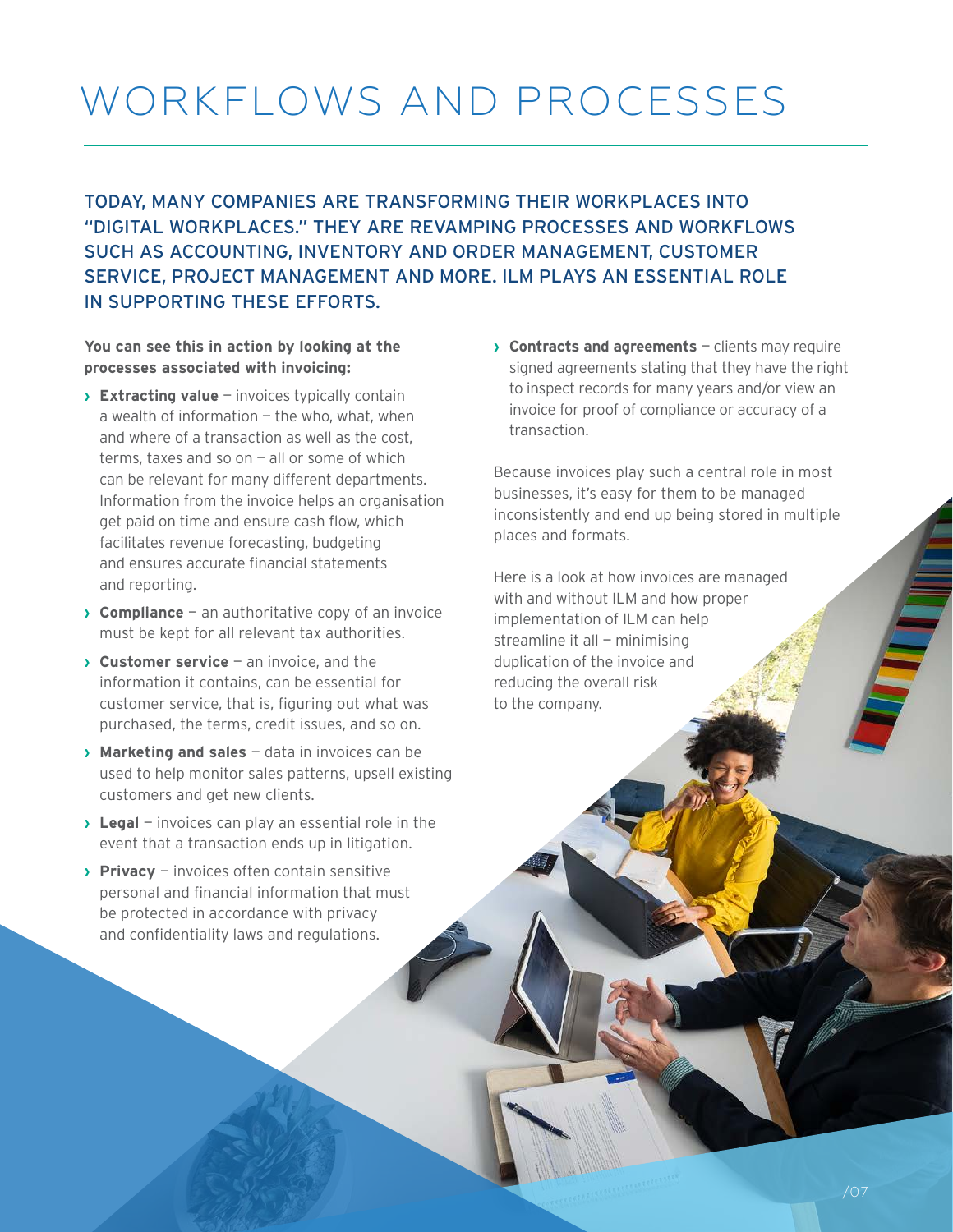|                                        | <b>WITHOUT ILM</b>                                                                                                                                                                                                                                                                                                                                                                   | <b>WITH ILM</b>                                                                                                                                                                                                                                                                                                                                                                      |
|----------------------------------------|--------------------------------------------------------------------------------------------------------------------------------------------------------------------------------------------------------------------------------------------------------------------------------------------------------------------------------------------------------------------------------------|--------------------------------------------------------------------------------------------------------------------------------------------------------------------------------------------------------------------------------------------------------------------------------------------------------------------------------------------------------------------------------------|
| <b>Value/Risk</b><br><b>Assessment</b> | None                                                                                                                                                                                                                                                                                                                                                                                 | Through the ILM process, the company assesses the value/risk that<br>invoices have for the organisation and determines that the key<br>elements are (1) being able to quickly make payments and resolve<br>customer service issues, (2) complying with relevant tax authorities<br>and (3) understanding profitability and forecasting revenue.                                      |
| <b>Retention</b>                       | The organisation has no<br>systematic approach to records<br>retention so by default follows a<br>records-based approach in which<br>invoices are kept indefinitely and<br>multiple copies are generated.                                                                                                                                                                            | Based on an ILM-based assessment, the organisation chooses<br>to manage invoices within the accounting system. A policy is<br>established to retain invoices for six years. As invoices age<br>(and become less valuable) they are moved to lower-cost<br>storage options.                                                                                                           |
| <b>Creation</b>                        | A copy of the invoice is<br>emailed to the client through<br>the accounting system<br>(COPY #2-client's inbox).                                                                                                                                                                                                                                                                      | A copy of the invoice is emailed to the client through the<br>accounting system (COPY #2-client's inbox). In addition, the<br>IT department (or built-in functionality in the accounting<br>software) allows for an integrated but more personalised<br>email with the invoice. The email also suggests that the<br>client print the invoice if they prefer or require a paper copy. |
|                                        | The invoice also goes to the<br>employee in charge of the<br>invoice (COPY #3), who sends<br>an instant message to inform<br>the client of the email.                                                                                                                                                                                                                                | The employee in charge of the invoice is provided with a copy of<br>the invoice (COPY #3) and notified that the invoice has been sent.                                                                                                                                                                                                                                               |
|                                        | Because the automated emails<br>from the accounting system seem<br>too impersonal, the employee<br>handling the invoice exports<br>a PDF copy of the invoice and<br>emails it to the client contact<br>with a personal note resulting in<br>three more copies:<br>$\rightarrow$ COPY #4 - the employee's<br>downloads folder<br>$\rightarrow$ COPY #5 - the employee's<br>sent items | N/A                                                                                                                                                                                                                                                                                                                                                                                  |
|                                        | $\sum$ COPY #6 - the client's inbox<br>Many clients also require paper<br>invoices, so a copy of the invoice<br>is printed and mailed to the client<br>(COPY #7), and the employee<br>places another paper copy in the<br>company's paper files (COPY #8).                                                                                                                           | N/A                                                                                                                                                                                                                                                                                                                                                                                  |
| <b>Destroy</b>                         | Invoices are not destroyed -<br>they are stored indefinitely.                                                                                                                                                                                                                                                                                                                        | Invoices are destroyed after six years.                                                                                                                                                                                                                                                                                                                                              |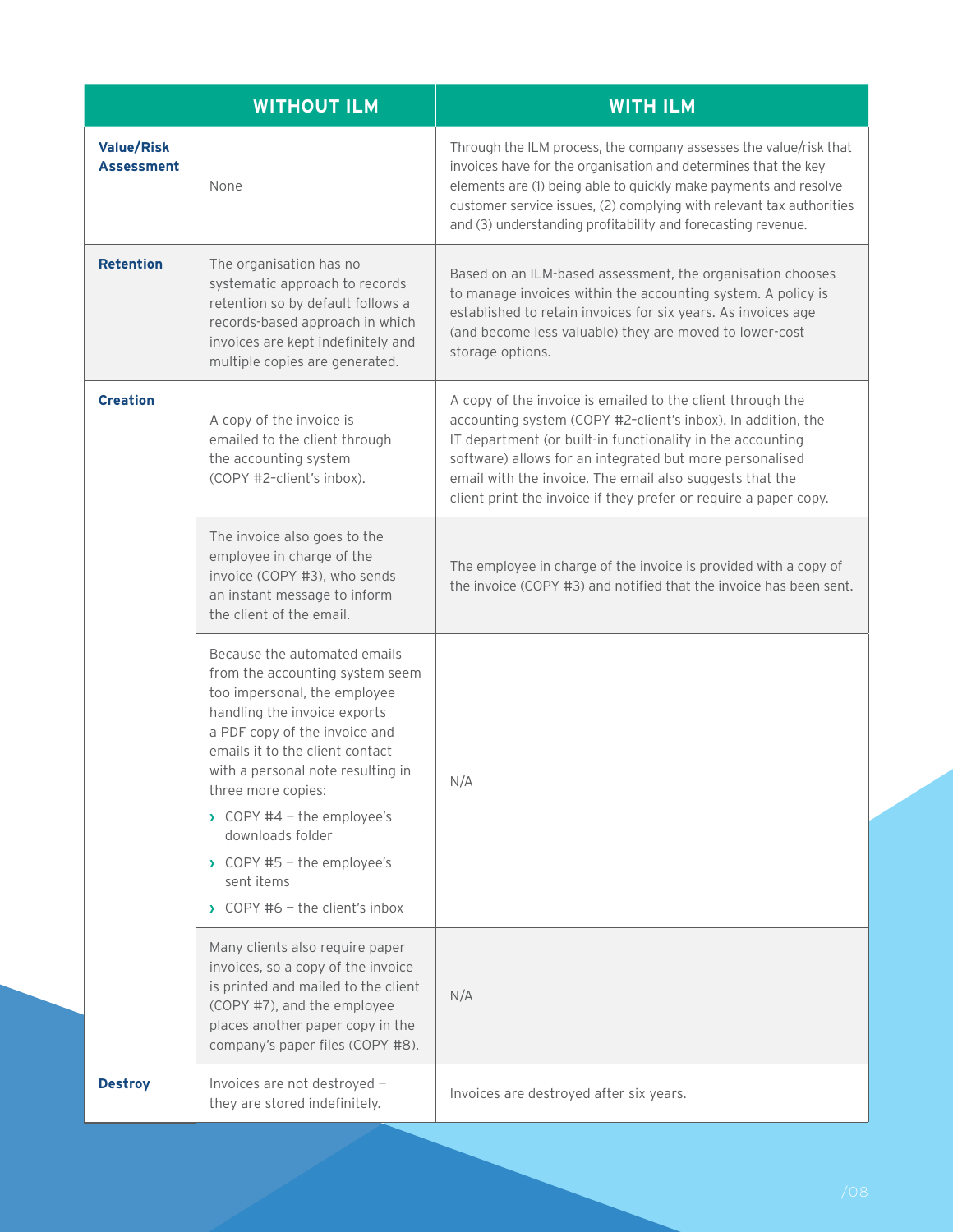# <span id="page-8-0"></span>A QUICK GUIDE TO RECORDS RETENTION

RETENTION REQUIREMENTS SPECIFYING THE AMOUNT OF TIME INFORMATION MUST BE KEPT VARY FROM RECORD TO RECORD. TAX AND REGULATORY COMPLIANCE OFTEN REQUIRE SPECIFIC RETENTION TIMEFRAMES FOR CERTAIN RECORDS. AND IF THERE IS A LEGAL DISPUTE, RECORDS MUST BE KEPT UNTIL AFTER THE LEGAL MATTER IS RESOLVED, EVEN IF THE INFORMATION COULD HAVE ORDINARILY BEEN DISPOSED OF.

# AND IT'S NOT JUST THE LENGTH OF TIME BUT HOW THE RECORD IS RETAINED:

**Format** – For legal and tax purposes, a record such as an invoice should be retained in a format that is as close as possible to the way it looked when it was generated.

**Security** — If the record contains sensitive or private information — personal, financial and intellectual property information — how it is stored, protected and disposed of needs to be reflected in the policy.

Iron Mountain addresses many records retention issues through the solutions we provide for offsite records storage, digitisation and disposition. We also encourage all our clients to consult with their attorneys, accountants and other professionals in making decisions on storing or disposing of any files.

# HERE'S A QUICK LOOK AT THREE PRIMARY CATEGORIES OF RECORDS:

**Customer records** — Well-maintained customer records are invaluable to your growth. Keep them as long as you can, with up-to-date information, but no longer than you have the legal right to do so. There are regulations governing data privacy, and not complying with them carries financial and reputation risk.

**Tax documents** – National, sales and local tax regulations are complex. For that reason, most experts advise retaining everything for seven years in case of audits. Important documents to keep for this recommended period of time include the following:

**›** Gross receipts, including deposit information,

invoices and credit card statements

- **›** Payroll
- **›** Proof of purchase for assets
- **›** Expenses, including account statements and credit card receipts
- **›** Employee receipts for expenses related to meals, travel and entertainment

**Personnel records** — each Countries law specifies how long each of the following document types must be retained ranging from one year to three years after an employee's termination date. *RON MOUN* 

 $3ED$ 

**HILL AND BOX NUMBER** RF033336032

**RON MOURTAINS** 

LISTED **IMAGED**  RFID

**Elsini** 

ya

**IRON MOUNTAIN<sup>®</sup> USE ON** 

CONTENTS D

**DESTROY DAT** 

/09

IRON MOUNT

- **›** Hiring documents
- **›** Performance reviews
- **›** Training records
- **›** Medical insurance records
- **›** Termination letters
- **›** Employee income data
- **›** Social Security and Medicare tax files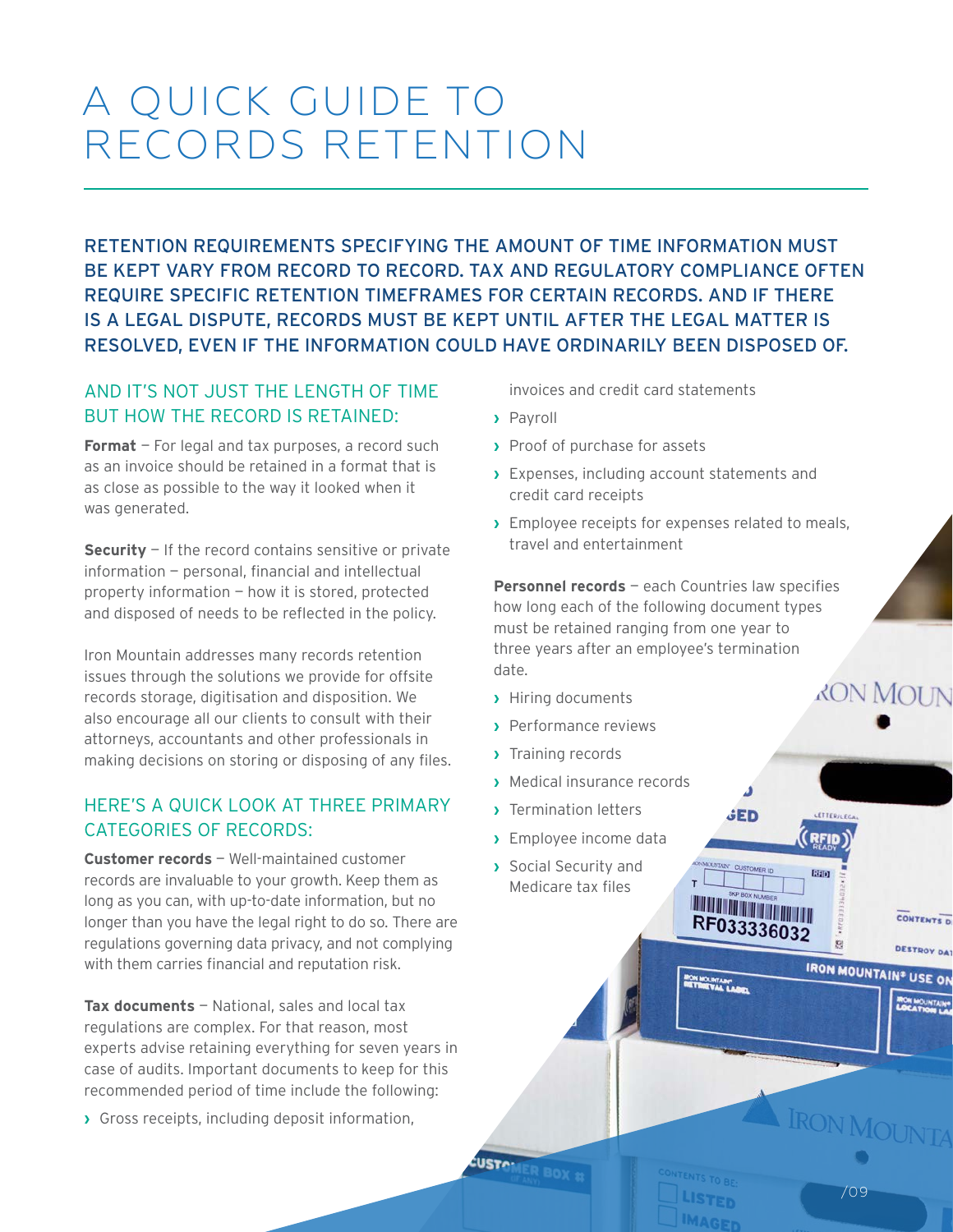# <span id="page-9-0"></span>DIGITISATION

# TO MAKE THE MOST OF ILM, YOU WILL WANT TO START TRANSITIONING PAPER RECORDS TO DIGITAL.

The value extends well beyond organising all your data. Some level of digitisation is essential to streamline workflows and processes, enable effective collaboration among remote employees and to free up valuable office space necessary for today's socially distant office configurations.

There's no one single way to begin digitisation. It all depends on your needs and the level of investment you are prepared to make. The key is finding the route to digitisation that's right for you.

## HERE ARE THREE OPTIONS THAT CLIENTS OF IRON MOUNTAIN TYPICALLY CONSIDER:

**Backfile Conversion** — The logical, first option for any digitisation strategy is a Backfile Conversion — a complete scan of all your existing documents. This is important for any digital workplace initiatives. Although cost-effective in the long run, scanning is labor intensive so the up-front costs can be significant.

One way to make the costs more manageable is to break the project down into bite-size chunks, categorising and prioritising your files into smaller conversion projects — for instance, by department and converting when convenient.

**Image on Demand** – In situations where complete conversion is not a practical choice, another option is Image on Demand: digitising individual documents on an as-needed basis and paying as you go. Although only a partial approach, this does reduce the initial capital outlay and gets your digitisation effort underway.

**Day Forward Digitization** – A third option involves scanning and indexing paper documents as they are produced or received in the normal course of business. Because so many documents come in through the mail, this is referred to as Digital Mailroom. This is typically done in conjunction with Backfile or Image

on Demand solutions but can also be performed separately should converting legacy documents not be a top priority.

### **MAKING DIGITISATION EASY**

Iron Mountain digitisation services — such as Backfile, Image on Demand and Digital Mailroom — are among our most popular offerings for supporting clients that undertake digital workplace initiatives. We work with you to design a scanning strategy that meets your needs and budget.

Your documents are delivered, shipped or picked up via secure transportation and brought to our imaging facility where our specialists prepare and convert them ensuring that your indexing, classification and quality assurance requirements are met. Once scanned, we deliver your images via secure media for you to store and manage. Or you can opt to have your images securely hosted by Iron Mountain with 24/7 webbased access to your critical information at any time. All clients have access to the Iron Mountain portal for placing orders, running activity reports and accessing inventory data  $-$  anytime from anywhere. The Iron Mountain<sup>®</sup> Mobile App™ helps you stay up to date with your orders, including Image on Demand, using your smartphone or tablet.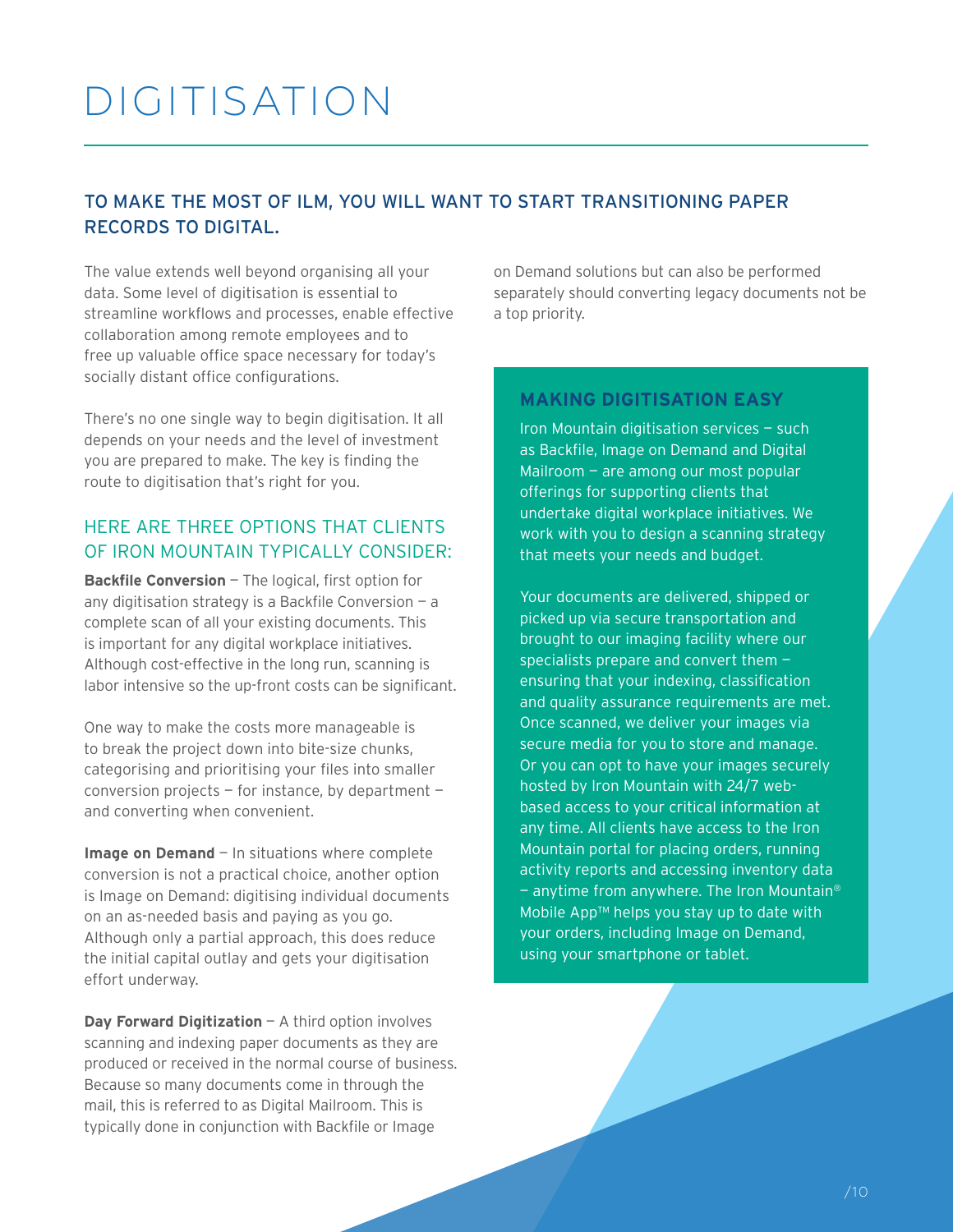# <span id="page-10-0"></span>DATA ACCESS

### AT THE CORE OF ILM IS MAKING IMPORTANT INFORMATION EASILY ACCESSIBLE.

If you are regularly consulting a file, you don't want to have to go through an elaborate and timeconsuming search. To make it quickly accessible as well as properly back it up  $-$  you may want to rely on cloud storage.

Object storage in the cloud — so-called hot storage, where data is stored in the cloud as individual objects (vs. traditional file or block structures) — has grown increasingly popular as the primary option for storage of frequently used data, such as current financial records and customer data. It offers both high scalability and sharing capabilities. But it can quickly get costly, especially with the kind of storage growth we will see in the coming years.

Realistically, most organisations need quick access to no more than 10% of their data, experts say. Also, even critically important data becomes less important over time. For example, after current financial data has aged beyond the time needed for financial reporting and compliance, it may be possible to safely move it off-line.

For data not needed on a regular basis, backing it up to off-line, air-gapped storage that isn't connected to

the internet is a practical, cost-effective option that reduces the risk of data loss and keeps important information available.

Using the ILM process to take a close look at what data is needed online can drive significant savings. For example, on the major cloud services, the cost of quickly accessible object storage can be more than five times that of archival storage and more than 20 times pricier than deep archival storage.

Even bigger are the fees (sometimes called egress fees) providers charge customers to take data out of their cloud accounts, which can run between 8 and 12 cents per gigabyte. That means downloading 10 terabytes of data can cost about the same as four months of cloud storage.

Whereas today's digital workplace might seem to thrive on instant access to information, when organisations do a thorough analysis of their actual storage needs, they find that they can function just fine and save considerably by moving to less expensive cold storage options, such as backup tapes where data is kept off-line in an inactive state until needed.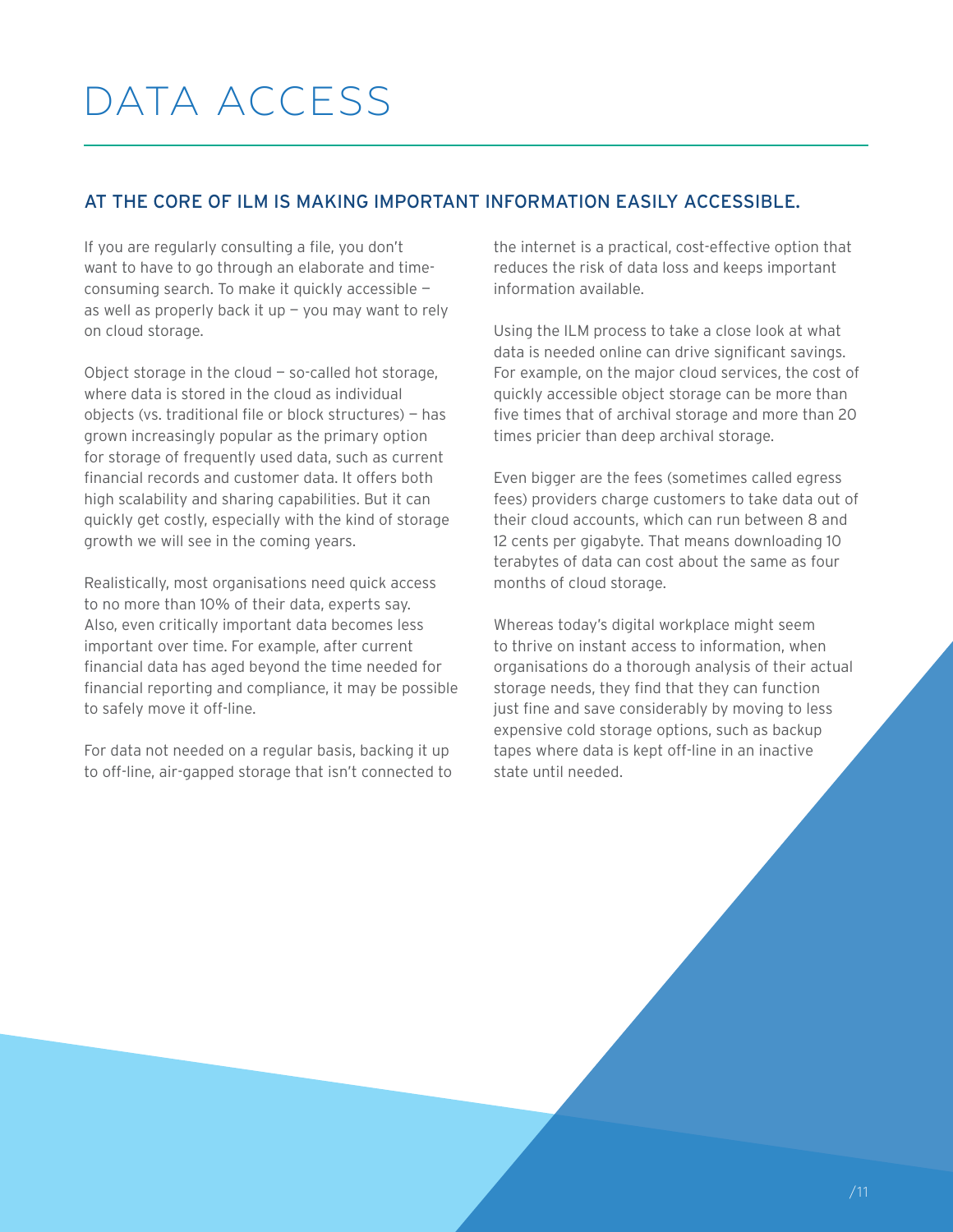# <span id="page-11-0"></span>BUSINESS CONTINUITY AND SUSTAINABILITY

# TAKING A CAREFUL APPROACH TO MANAGING YOUR INFORMATION CAN HAVE A BIG IMPACT ON YOUR ABILITY TO RECOVER IN THE EVENT OF A DISASTER, ENSURE BUSINESS CONTINUITY AND ACHIEVE ENVIRONMENTALLY SUSTAINABLE BUSINESS OPERATIONS.

### BUSINESS CONTINUITY

Business continuity has been synonymous with disaster recovery and office continuity. The focus has been on keeping the business going if a fire, flood or a pandemic made it impossible for people to get to the physical workplace, or damaged or destroyed records, threatening the ability to conduct business as usual.

Now, how to ensure business resiliency and critical document access is not only about ensuring continuous office operations but also to accommodate a growing desire by today's workforces to regularly work remotely.

#### **Implementing ILM practices helps address the new realities of business continuity in these ways:**

- **›** Making effective use of the right online and off-line data storage options ensuring that critically needed information is quickly available, while cost-effectively preserving information that may not be immediately needed but is essential for long-term survival.
- **›** Planning for destruction and working out schedules for what to keep, how long to keep it and how to destroy records when they are no longer needed establishes strong records management discipline that is essential to mitigating the effects of disasters and controlling costs.

### SUSTAINABILITY

**Cloud computing, artificial intelligence (AI), the Internet of Things (IoT) and more are helping even small businesses achieve environmental and sustainability goals in a number of ways:**

**›** Cloud computing supports remote working strategies that reduce commuting

- **›** IoT devices, coupled with AI technology to "make decisions" on temperature or lighting, can help make buildings green and more energy efficient
- **›** Sensors and infrared cameras can proactively detect problems such as leaks of methane gas

However, these and other initiatives can lead to the inaccurate perception that today's digital workplace is inherently greener. It's not. The digital workplace has its own environmental footprint, ranging from the increased energy consumption from cloud data centres, to the ongoing consumption and disposal of everything from paper to old IT assets.

In effect, the challenge of being more sustainable doesn't simply disappear as organisations digitally transform; rather, it evolves.

#### **Implementing an ILM approach is an opportunity to become more conscious of these impacts and implement sustainable practices, such as:**

- **›** Reducing paper consumption to avoid printing documents that can easily be used digitally
- **›** Practicing responsible disposition and secure IT asset disposition
- **›** Destroying, recycling or repurposing IT equipment with reliable, environmentally friendly and secure services
- **›** Establishing a defensible, documented and repeatable process to prepare, transport and destroy hard drives, backup tapes and other e-waste
- **›** Working with partners (such as Iron Mountain) that comply with all environmental and data privacy laws and regulations